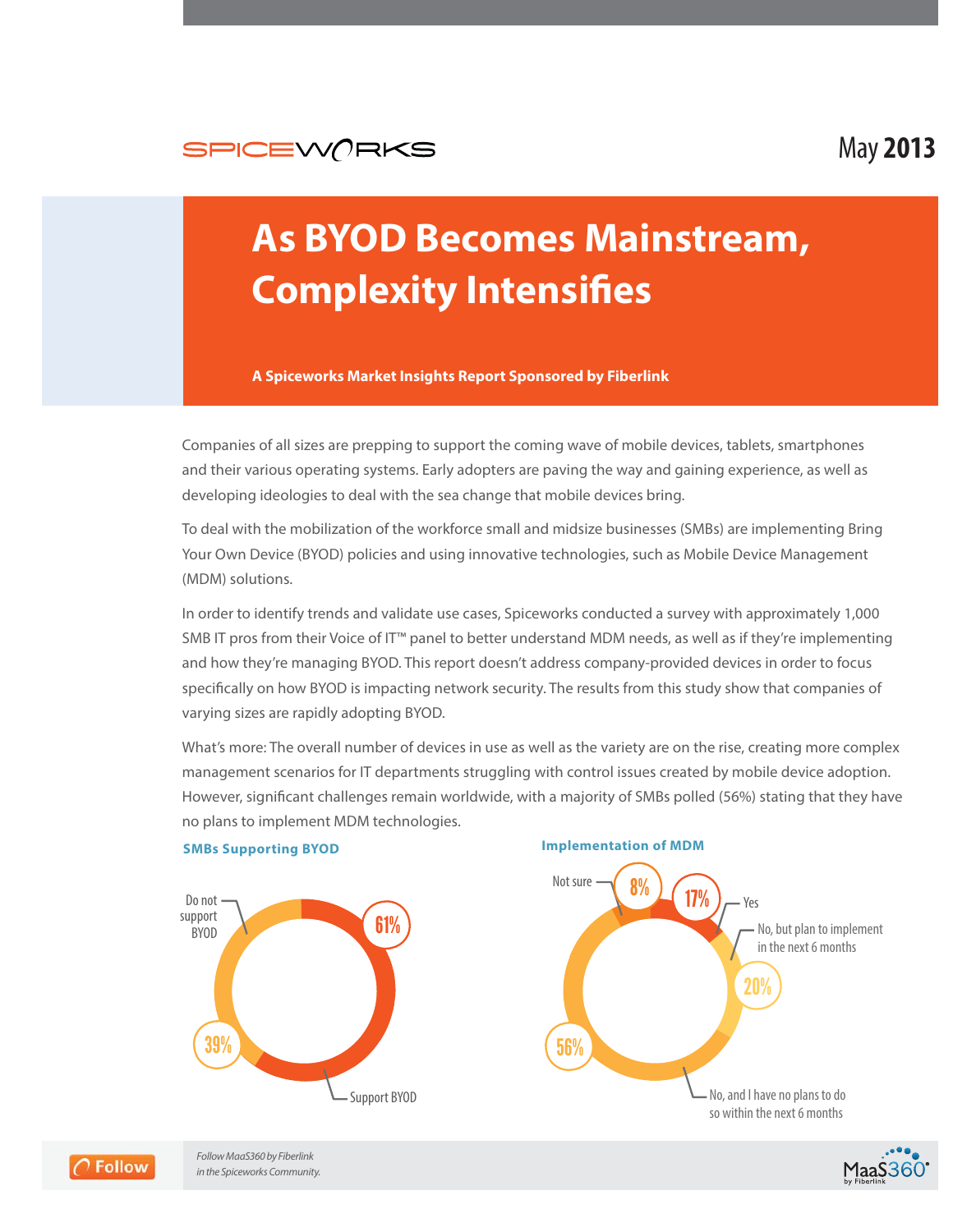The survey results indicate that while SMBs worldwide are embracing mobile tech, there's still trepidation as to how to best handle and manage the devices. Key takeaways include:

# **BYOD is becoming the new norm for distributing mobile devices:**

- Over 60% of SMBs support a BYOD policy
- 54% of SMBs surveyed have implemented a BYOD policy for smartphones and 42% have implemented BYOD for tablets

# **Complexity comes with BYOD:**

- 62% of SMBs that support BYOD allow it for both smartphones and tablets
- SMBs supporting BYOD manage an average of 3 tablets and 3 smartphones OSes

# **Despite mobile threats, slow adoption of MDM:**

- Respondents believe the biggest security threats stem from employees either from devices being lost or stolen (47%) or through misuse by the employee (37%)
- 56% of respondents have no plans to implement an MDM solution
- Top reason for not implementing MDM is that companies do not see a true threat to warrant investment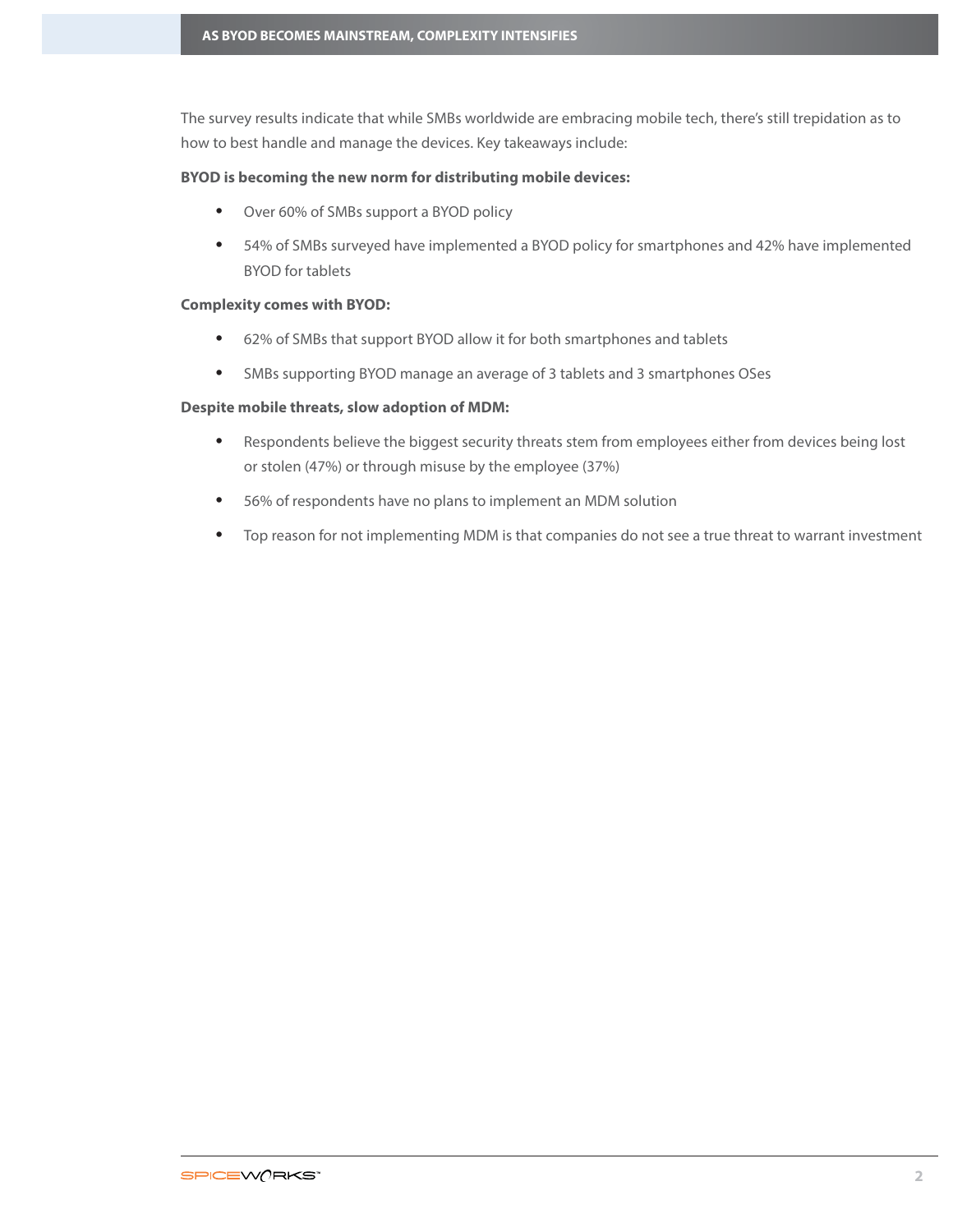# **BYOD: Taking over the workplace.**

Explosive growth in BYOD adoption is fueling change in SMBs, with over 60% of respondents indicating that BYOD initiatives are already in place. As a result, IT departments are committed to supporting those devices. While smartphones lead the pack for devices supported (54%), tablets aren't too far behind (42%).

Smaller SMBs (less than 20 employees) are leading the charge, with 69% of those surveyed already supporting BYOD, leading businesses with over 250 employees by 16%. This implies that smaller companies are more agile when it comes to adopting newer technologies and methodologies.

North America (NA) SMBs are ahead of EMEA with 62% supporting a BYOD policy vs. 57% in EMEA.

#### **Devices Supported through BYOD**

# **Devices Supported through BYOD by Company Size** Which of the following devices does your company support

Which of the following devices does your company support as part of a bring-your-own-device (BYOD) initiative?





|  |                   | < 20 | 20-99 | 100-249 250-999 |     |
|--|-------------------|------|-------|-----------------|-----|
|  | Smartphones       | 55%  | 57%   | 53%             | 46% |
|  | <b>Tablets</b>    | 47%  | 43%   | 43%             | 35% |
|  | Computers         | 39%  | 26%   | 20%             | 21% |
|  | None of the above | 31%  | 36%   | 41%             | 47% |
|  | Respondents       | 154  | 376   | 286             | 175 |

# **Devices Supported through BYOD by Region**

Which of the following devices does your company support as part of a bring-your-own-device (BYOD) initiative?



### **FROM THE COMMUNITY**

**FROM T**<br>BYOD is a<br>employee<br>with the p<br>are famili are familiar with, if it is in the<br>
best interest of the company<br>
to allow it.<br> **Bob Beatty** BYOD is about allowing employees to be more productive with the personal devices they best interest of the company to allow it.

#### **Bob Beatty**

Network/Systems Administrator [community.spiceworks.com/](http://community.spiceworks.com/topic/308490-byod-policies) topic/308490-byod-policies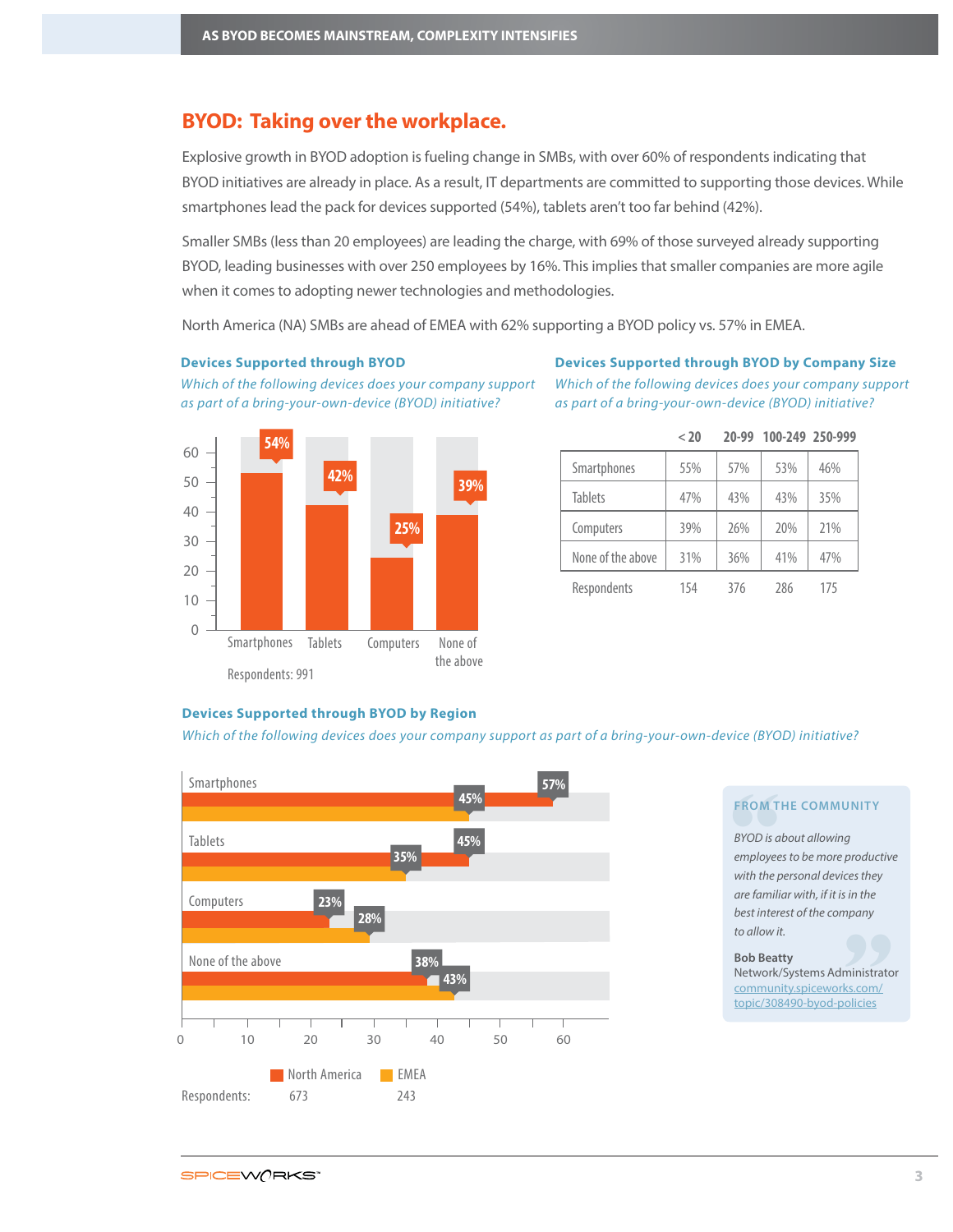When it comes to BYOD tablets, Apple takes the lead; however, tablets running the Android OS are close behind. As for smartphones, Android-based devices and Apple iPhones run almost neck-and-neck with support from corporate IT.

**Tablet OS Supported for BYOD** 

Which types of BYOD tablets do you support?



**Smartphone OS Supported for BYOD**

Which types of BYOD smartphones do you support?

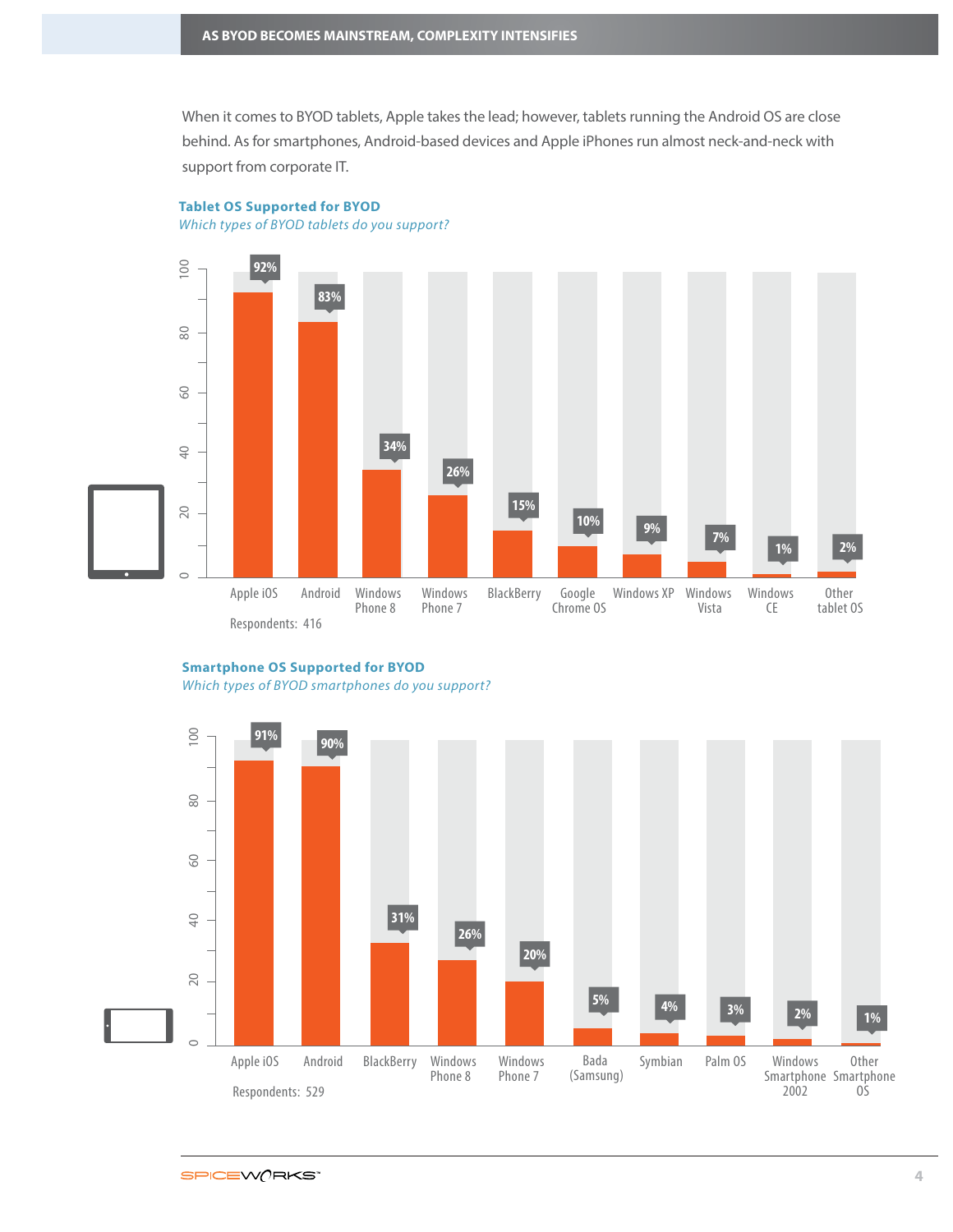How do IT pros feel about managing and supporting BYOD? They're a bit apprehensive. While a third believe this type of solution works well for some devices, but not so well for others, 23% state it's a headache for their department. Only 17% fully embrace the trend. While data by region is similar to the worldwide findings, smaller companies are more likely to fully embrace the trend vs. larger companies.



### **IT Pro Attitudes Toward Managing BYOD by Company Size**

#### How does your IT department feel about managing and supporting BYOD?

|                                                     | < 20 | $20 - 99$ | 100-249 | 250-999 |
|-----------------------------------------------------|------|-----------|---------|---------|
| Fully embrace this trend since this is the future   | 28%  | 17%       | 15%     | 13%     |
| Works well for some devices, not so well for others | 35%  | 35%       | 31%     | 31%     |
| It's a headache for our department                  | 12%  | 18%       | 29%     | 31%     |
| Haven't formed an opinion yet                       | 25%  | 30%       | 25%     | 25%     |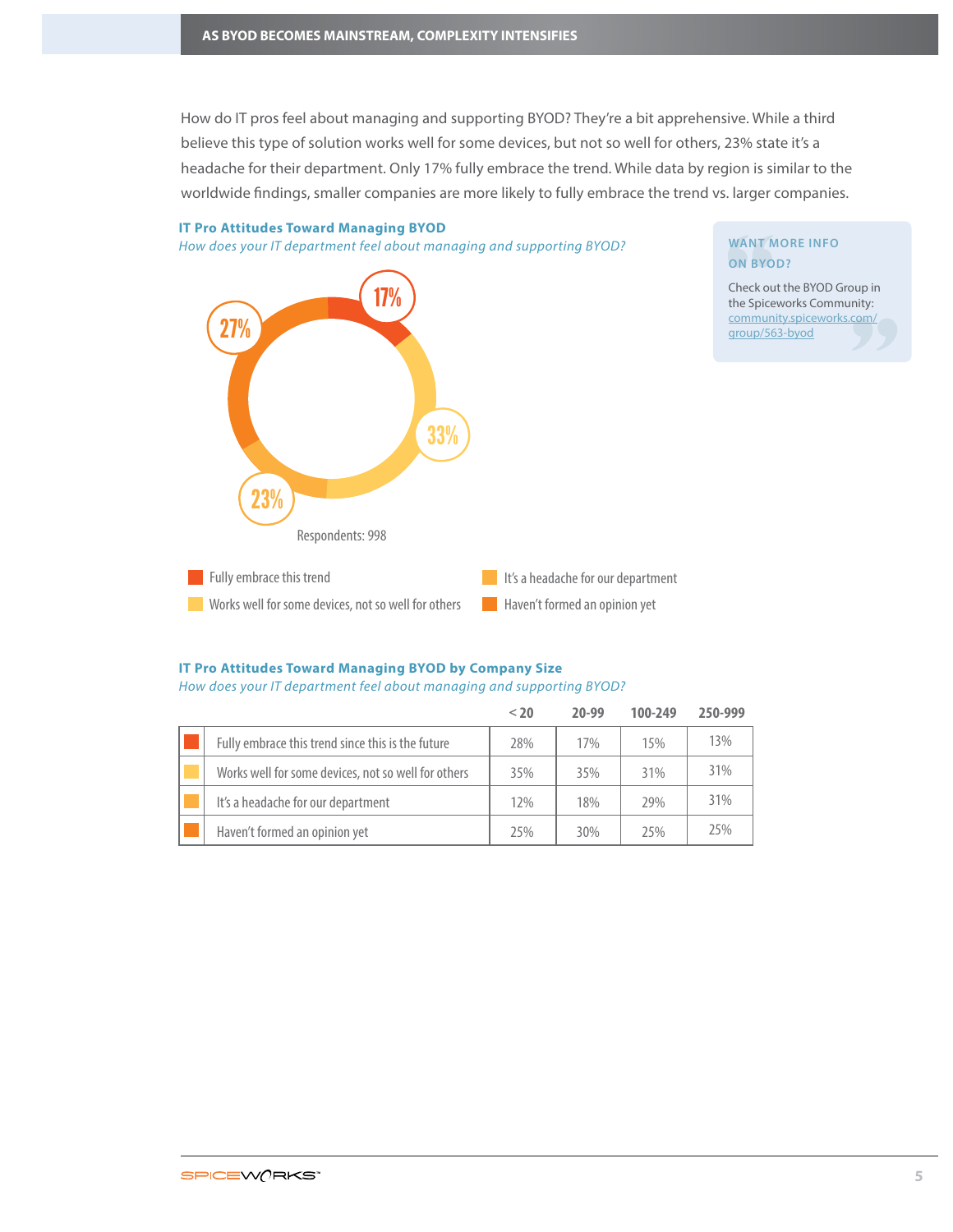# **Mobile Device Management: Confusion all around.**

There seems to be some perplexity around MDM (Mobile Device Management) technologies, methodologies and ideologies. Only 17% of those surveyed are actively managing mobile devices, leaving one to wonder how the remaining respondents are controlling mobile device access, securing the associated data, and backing up critical info.

Only 20% of the respondents have plans to address MDM within the next 6 months, leaving some 56% with no plans to implement MDM and gain control of the mobile devices accessing their network resources. The implications of low adoption rates or an aversion to adopting management technologies are severe. Companies not actively managing and securing devices are leaving themselves open to intrusion, data theft, unauthorized use, and malware infections, which can lead to havoc across a company of any size.



**Implementation of Mobile Device Management Solution** Has your company implemented a mobile device management (MDM) solution? **FROM THE COMMUNITY**

Larger businesses seem to have a slightly better grasp on the importance of proactive management, with 21% of 250-999 user organizations implementing MDM and 25% planning to do so within six months. However, that still leaves a significant portion – some 46% – without any desire to deploy MDM.

Business location seems to have little impact on MDM adoption, with NA and EMEA regions reporting similar results to the total sample, indicating that overall understanding of the benefits of MDM are on an equal footing across regions.

|  | <b>Implementation of Mobile Device Management Solution by Company Size</b> |  |
|--|----------------------------------------------------------------------------|--|
|  | Has your company implemented a mobile device management (MDM) solution?    |  |

|                                                             | $20$ | 20-99 | 100-249 | 250-999 |
|-------------------------------------------------------------|------|-------|---------|---------|
| Yes                                                         | 14%  | 16%   | 17%     | 21%     |
| No, but plan to implement in the next 6 months              | 13%  | 17%   | 24%     | 25%     |
| No, and I have no plans to do so within the next six months | 63%  | 60%   | 52%     | 46%     |
| Not sure                                                    | 10%  | 8%    | 7%      | 9%      |
|                                                             | 135  | 324   | 253     | 151     |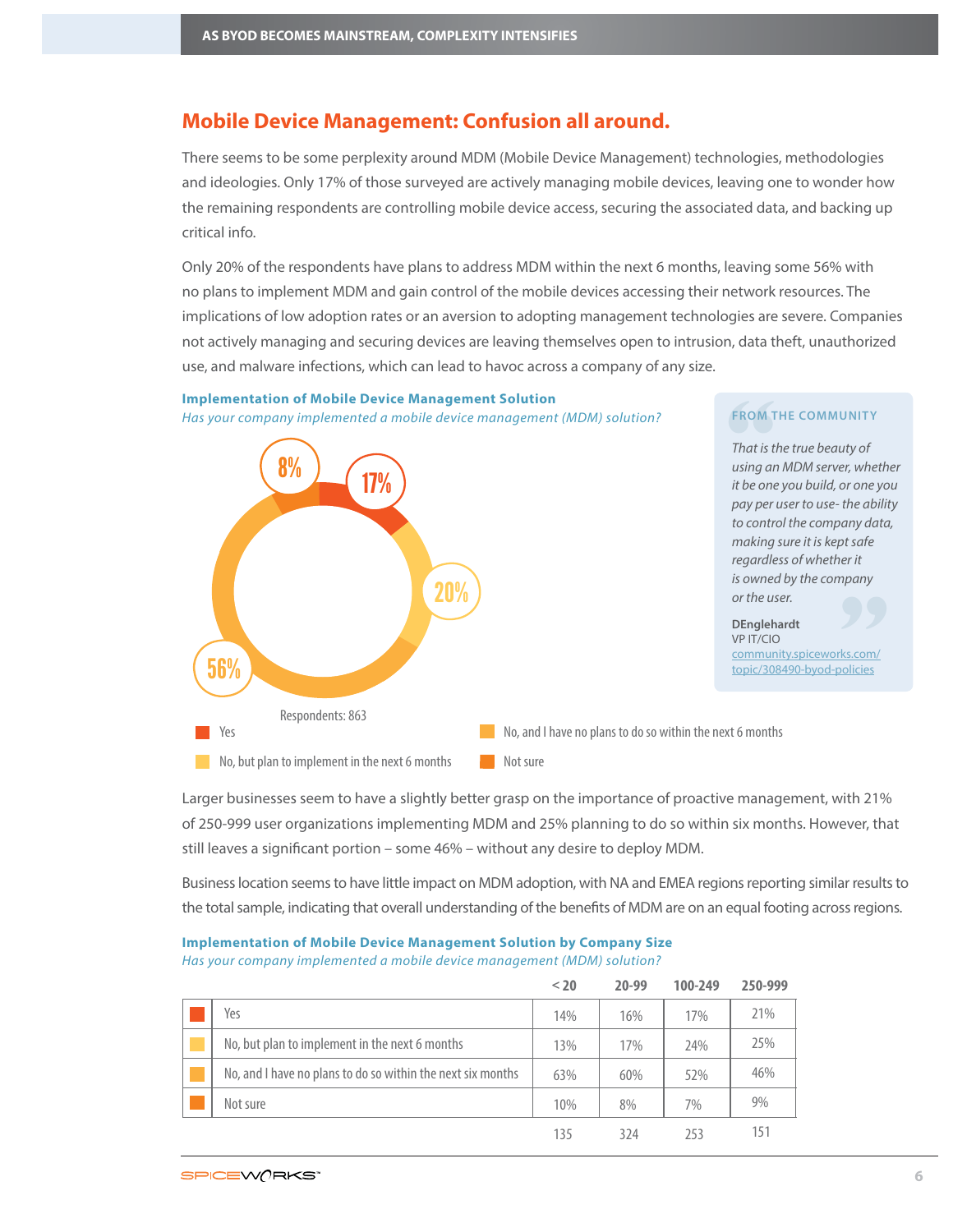# **MDM: Barriers to Adoption**

Respondents gave multiple reasons for disregarding MDM, with 49% indicating that they cannot identify a potential threat, while 36% claim they lack the knowledge to proceed and 34% cite budgetary concerns. The results are strong indicators that SMBs need to be further educated about the dangers of mobile devices for SMBs and what the real-world threats are. What's more, additional education about the true costs of protection and the deliverable ROI offered by MDM needs to be disseminated to businesses as well.

#### **Reasons for Not Implementing MDM**

Why haven't you purchased a mobile device management solution?



While the majority are not implementing MDM, respondents do see real dangers/threats to mobile networks, with the majority of businesses thinking that lost or stolen devices are the biggest threat to mobile networks followed by employee misuse of devices. Both of those problems can be effectively mitigated with MDM solutions.

### **Primary Threats to Mobile Network**

What do you believe the biggest threat is to your mobile network?



**FROM THE COMMUNITY**<br> **BYOD could mean security**<br>
violation, inappropriate<br>
upload/download of containing the company netwo rirus,<br>**99** BYOD could mean security violation, inappropriate upload/download of content using the company network, DDoS, etc. Even if you set firewall policy and control bandwidth limits, it takes only one person to hack into your network infrastructure, resulting in malware, virus, and theft of company information.

**Andrew 3722**

[community.spiceworks.com/](http://community.spiceworks.com/topic/313196-byod-curious) topic/313196-byod-curious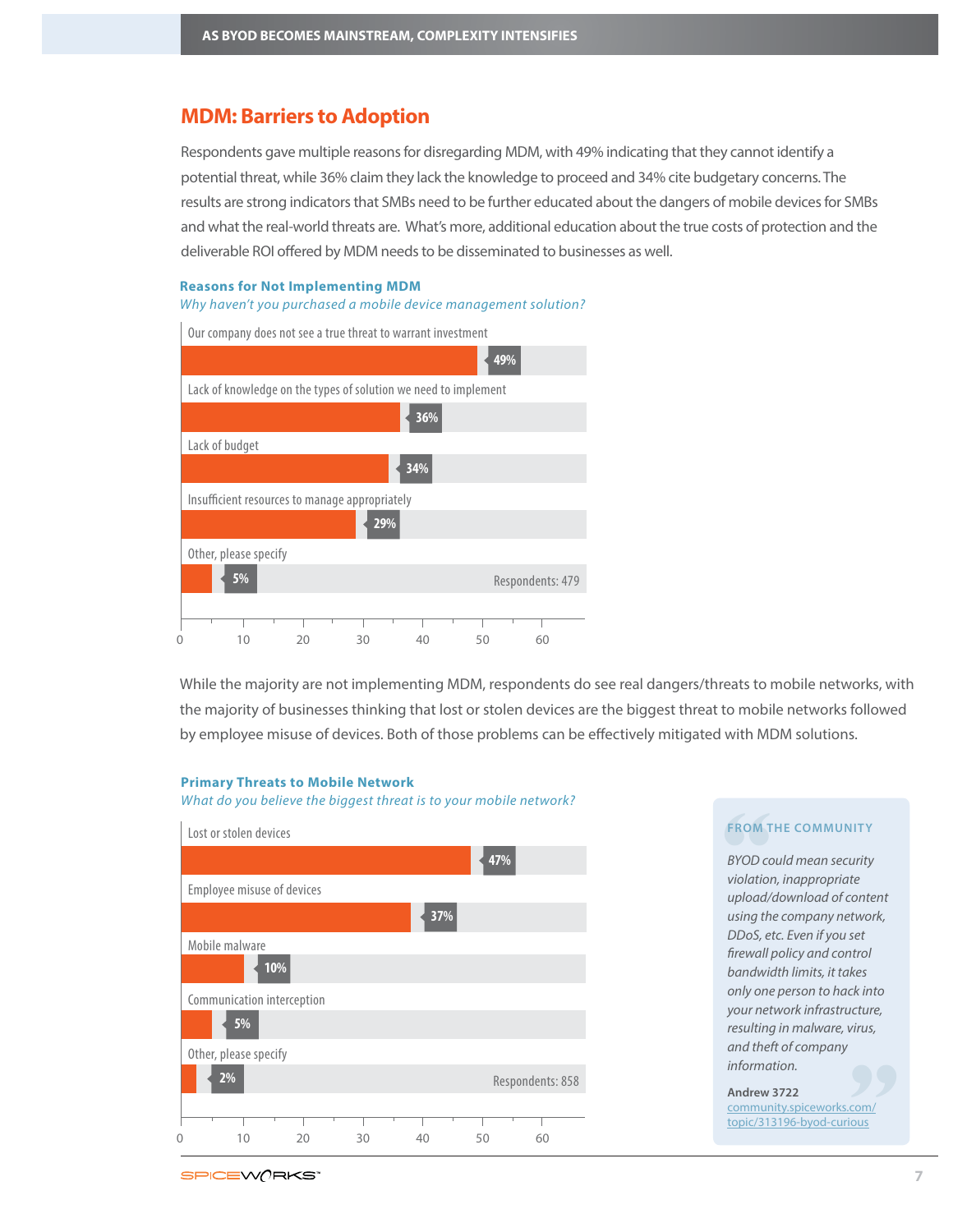# **Which MDM? SMBs have a number of choices.**

With the MDM solution landscape a little cluttered, SMBs are focusing on key capabilities and business requirements to flesh out a solution that works best for them. One of the first decisions centers around platform delivery options. Of those surveyed, 53% have gone the hosted route, choosing MDM technologies that are cloud-based. However, 43% are still committed to traditional onsite solutions.



Is your MDM solution cloud based?



Of course, choosing a deployment style is only one of the first steps for considering a particular MDM solution – other main selling points are based on perceived capabilities. Here, some 73% of those sampled indicate that security and compliance mechanisms are the primary concern, while 59% believe that asset/inventory management capabilities are the key drivers.

Other capabilities respondents cited include distribution, remediation, network access control, application management, and OS support.

# **Top Considerations when Selecting a MDM Provider**

What are the primary considerations for choosing a MDM provider?

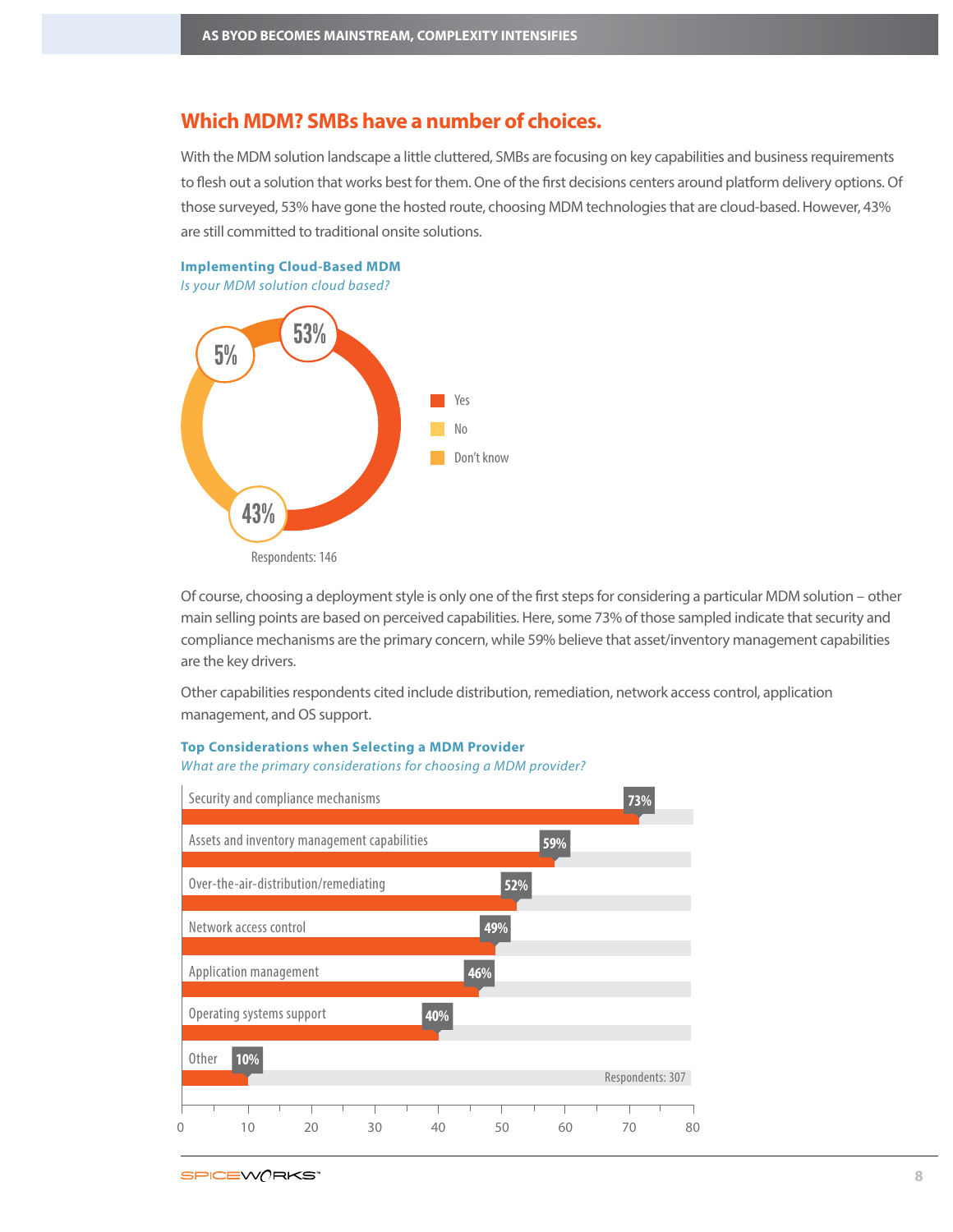There are currently a multitude of vendors and service providers in the MDM space that IT pros can choose from. While it is still a fragmented market, Spiceworks has developed an **[IT Guide on MDM](http://community.spiceworks.com/mobile/mobile-device-management/guide?source=byod-report)** to help IT pros identify the best solution for their requirements.

# **In short.**

Research shows that mobile device adoption is on the upswing, with a significant portion of those devices following the BYOD model. Close to 60% of respondents claim to be supporting BYOD policies, with 54% of those surveyed offering BYOD support for smartphones and 42% for tablets.

Of course, rapid adoption leads to complexity. It's a paradigm that's supported by the fact that the majority of SMBs are managing more than one mobile OS on their network, which impacts management and control of the devices. What's more, 84% of those surveyed clearly see a security threat based on employees' devices being lost or stolen or through employee misuse.

Yet there's a contradictory view that MDM is not needed, with 56% of those polled having no plans to implement the technology. They're reasoning for lack of implementation? No true threats have been identified that warrant an investment in MDM. In other words, where there's no smoke... there must be no fire.

# **What's the best course of action?**

SMBs can use this report data as a catalyst to investigate their own plans to manage mobile devices on their networks. Identifying actual and perceived threats, as well as planning for device adoption, should prove to be key parts of an MDM plan. What's more, SMBs need to comprehend the differences between BYOD and company-provided devices, as well as the security implications associated with those two deployment methodologies.

The data Spiceworks gathered indicates that SMBs need to be further educated on the implications of mobile device adoption and should seek additional information from MDM vendors, as well as mobile device manufacturers, to fully appreciate what mobile devices mean to the typical network, what the management burdens are, what the security implications are, and what the devices ultimately mean to productivity.

At the end of the day, BYOD is becoming an unstoppable force. SMBs have some tough decisions to make on how to handle this new tech frontier.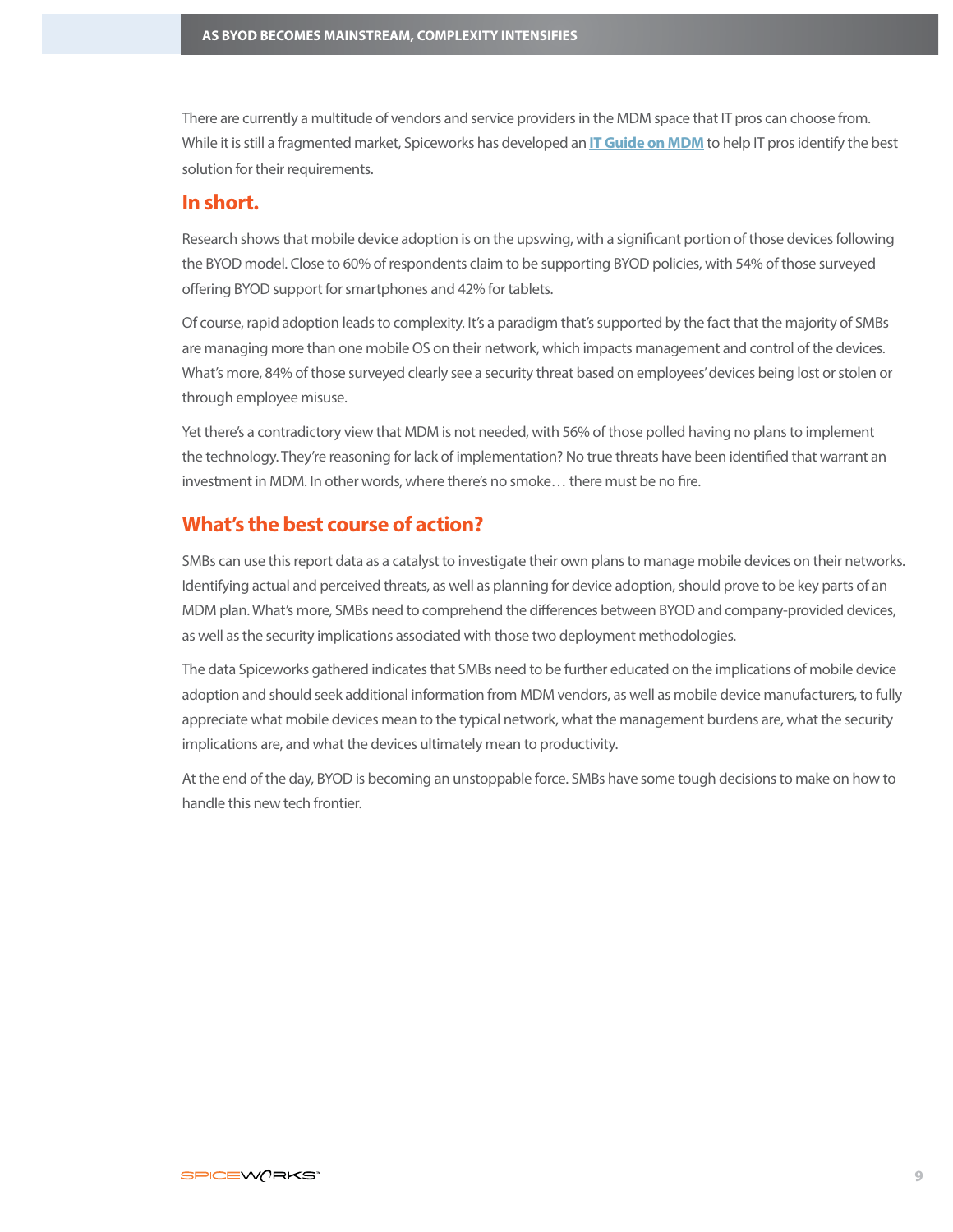# **Respondent Profile**





# **This report was sponsored by Fiberlink.**

 $Maa\dot{S}360^\circ$ 

MaaS360 by Fiberlink provides a fast and affordable way to securely manage corporate and employee-owned mobile devices. Through an easy to use web-based console, MaaS360 makes it simple to remotely configure smartphones and tablets, enforce security policies, distribute apps and documents, and protect sensitive data. Trusted by businesses, governments, and schools of all sizes, MaaS360 is quick to deploy and seamlessly ties into existing systems. With the most responsive customer service in the industry, MaaS360 empowers IT professionals with the flexibility and agility needed to support mobile users.

To learn more and get started with a free trial, visit [www.maas360.com](http://www.maas360.com)